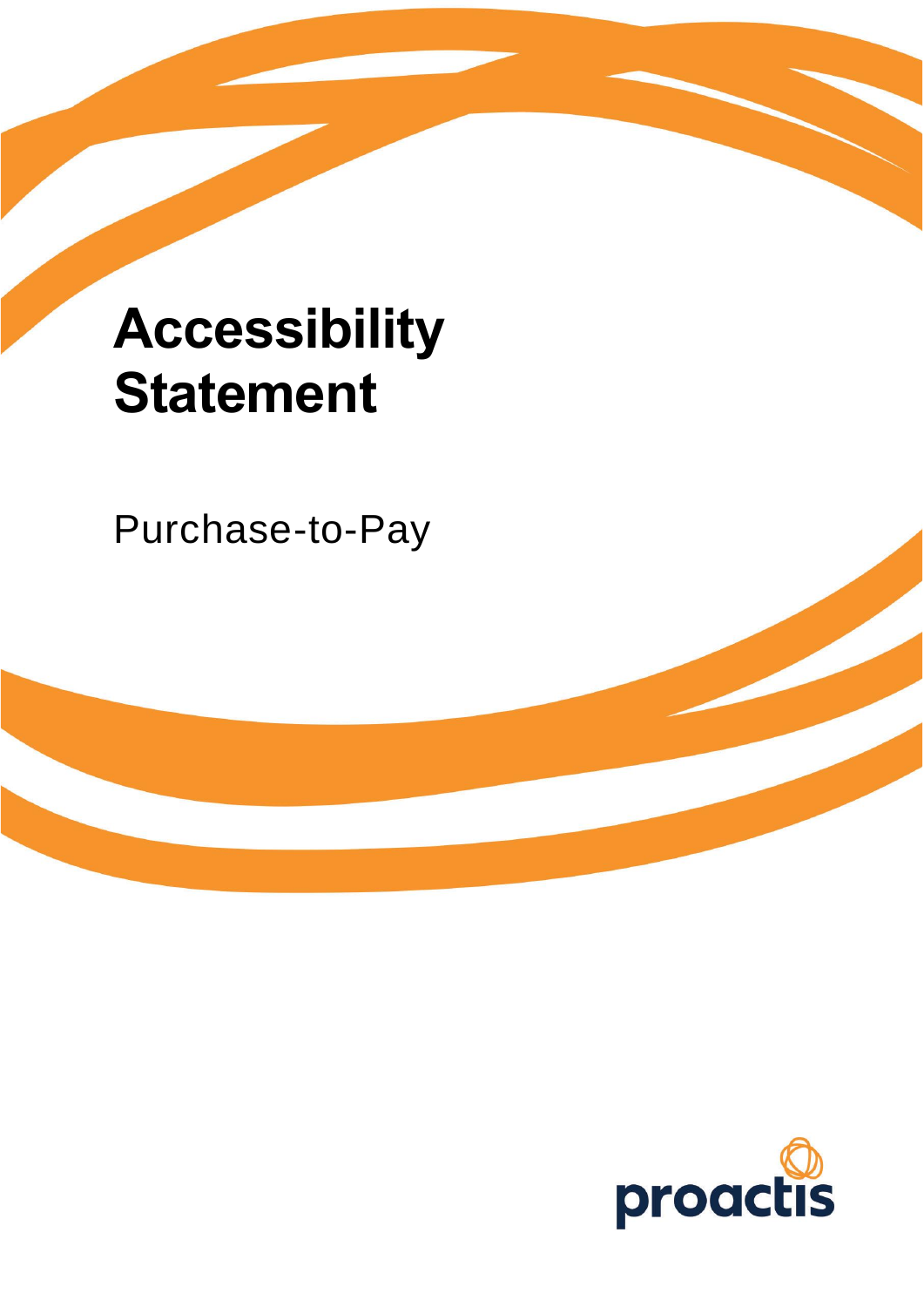# **Table of Contents**

| 1            | <b>Using this website</b>                                | 3 |
|--------------|----------------------------------------------------------|---|
| $\mathbf{2}$ | This website's accessibility                             | 3 |
| 2.1          | What to do if you can't access parts of this website     | 3 |
| 2.2          | Reporting accessibility issues with this website         | 3 |
| 2.3          | <b>Enforcement procedure</b>                             | 4 |
| 2.4          | <b>Contacting us</b>                                     | 4 |
| 3            | Technical information about this website's accessibility | 4 |
| 4            | <b>Compliance status</b>                                 | 4 |
| 4.1          | <b>Issues with PDFs and other documents</b>              | 4 |
| 4.2          | Issues with images, video and audio                      | 5 |
| 5            | How we tested this website                               | 5 |
| 6            | What we are doing to improve accessibility               | 5 |

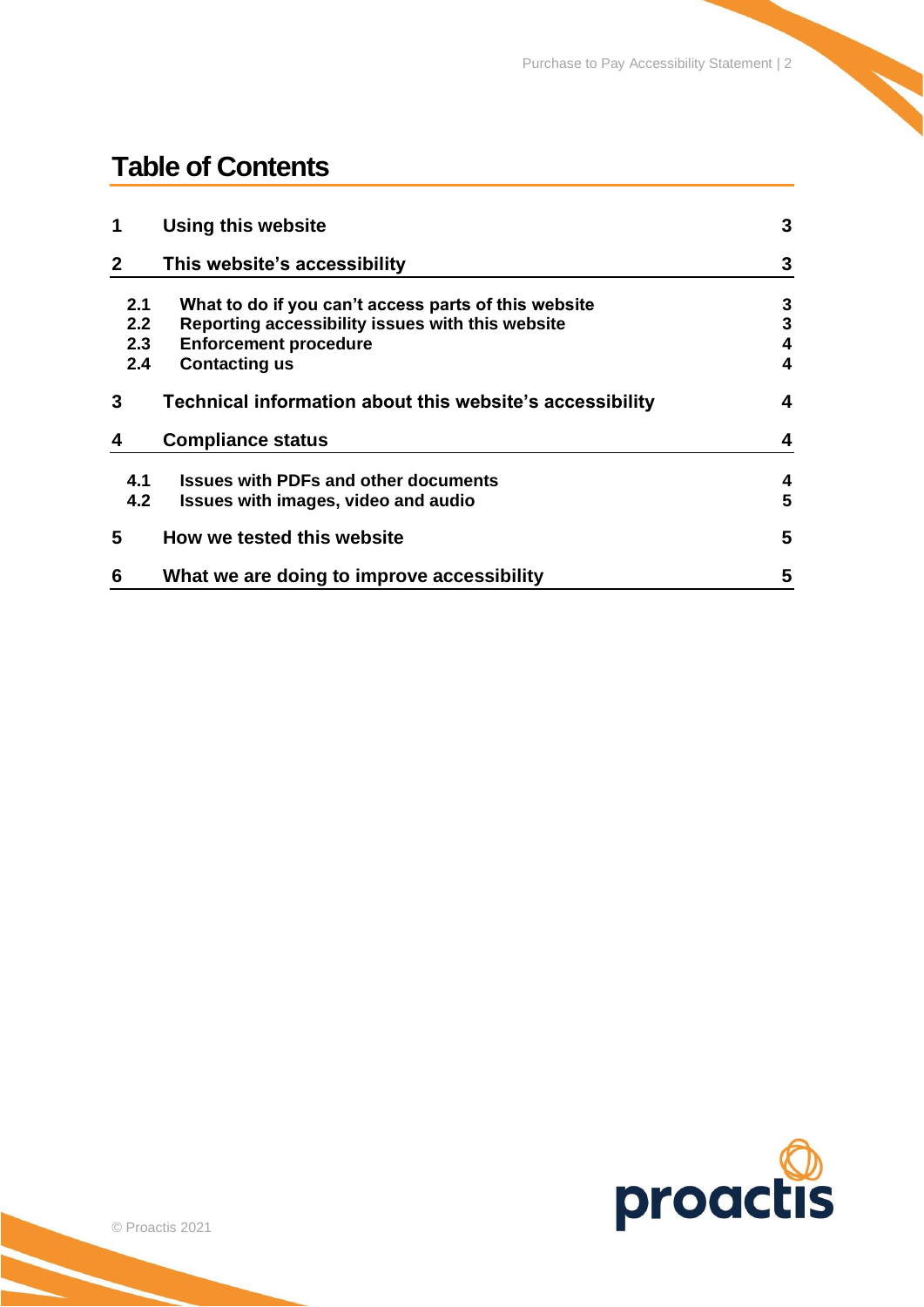## <span id="page-2-0"></span>**1 Using this website**

This website is run by Proactis Limited. We want as many people as possible to be able to use this website. For example, that means you should be able to:

- **the navigate most of the website using just a keyboard;**
- **C** change colours, contrast levels and fonts;
- **the navigate most of the website using speech recognition software;**
- **C** listen to most of the website using a screen reader (including the most recent versions of JAWS, NVDA and VoiceOver).

We've also made the website text as simple as possible to understand.

<span id="page-2-1"></span>**[AbilityNet](https://mcmw.abilitynet.org.uk/)** has advice on making your device easier to use if you have a disability.

### **2 This website's accessibility**

We know many parts of this website aren't fully accessible:

- **theader navigation across all pages;**
- **C** some keyboard navigation and shortcuts and not available for use;
- Contrast of various labels is insufficient;
- $\bullet$  zoom in up to 175% without the text spilling off the screen;
- **the some form controls do not have corresponding labels and legend;**
- **th** does not show you what the keyboard focus is on when it's on the menu builder;
- **C** layout tables in use on pages such as Document Search page, these are used to provide spacing / padding but can cause issues with screen readers;
- **the text won't reflow in a single column when you zoom in to 250%.**

#### <span id="page-2-2"></span>**2.1 What to do if you can't access parts of this website**

If you need information on this website in a different format like accessible PDF, large print, easy read, audio recording or braille:

- email **[ProductManagement@proactis.com](mailto:ProductManagement@proactis.com)**
- call +44 (0)1937 545 070

We'll consider your request and get back to you in 15 business days.

#### <span id="page-2-3"></span>**2.2 Reporting accessibility issues with this website**

We're always looking to improve the accessibility of this website. If you find any problems that aren't listed on this page or think we're not meeting the requirements of the accessibility regulations, contact us on:

- email **[ProductManagement@proactis.com](mailto:ProductManagement@proactis.com)**
- call +44 (0)1937 545 070

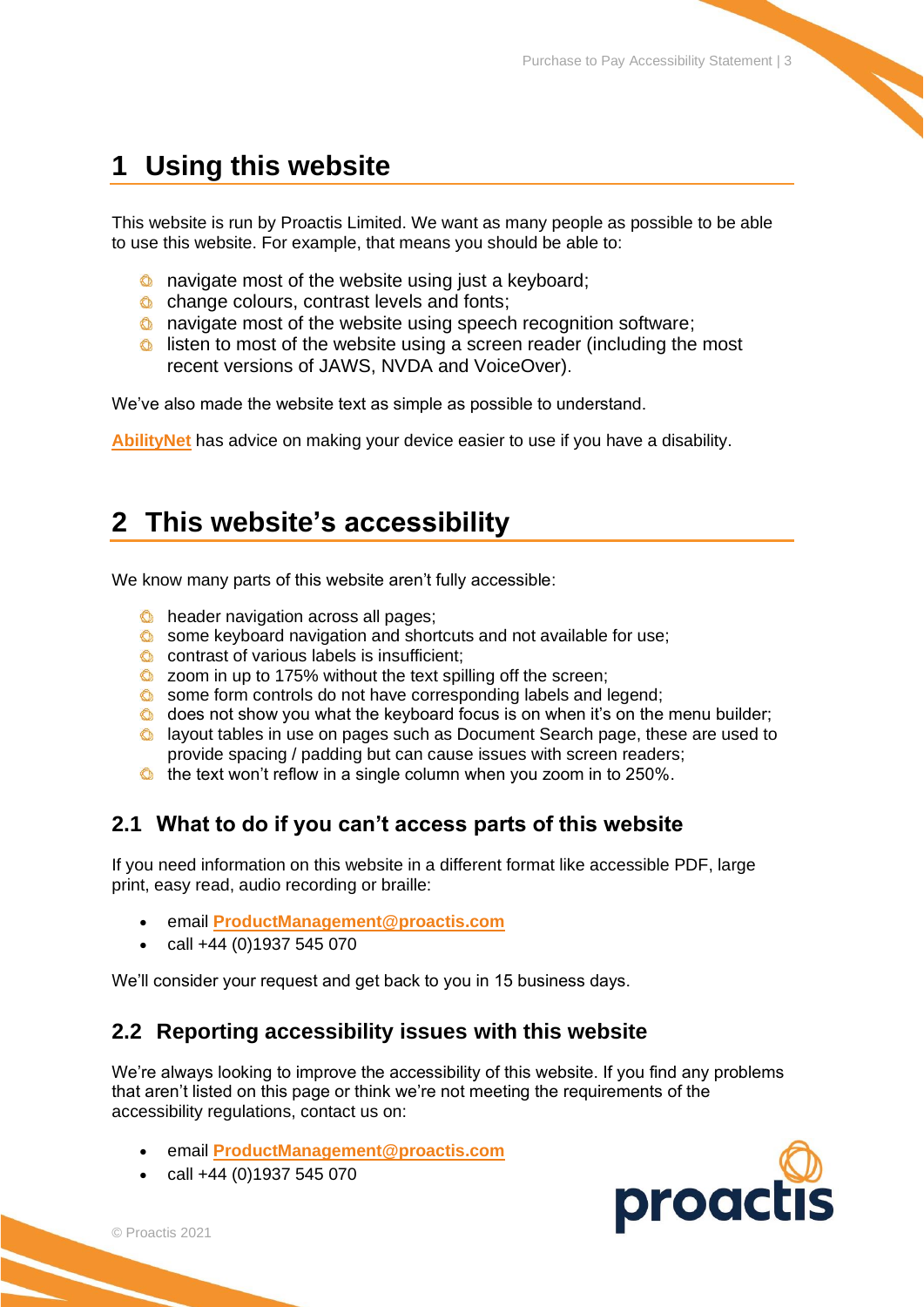#### <span id="page-3-0"></span>**2.3 Enforcement procedure**

The Equality and Human Rights Commission (EHRC) is responsible for enforcing the accessibility regulations. If you're not happy with how we respond to your complaint, please contact the **[Equality Advisory and Support Service \(EASS\)](https://www.equalityadvisoryservice.com/)**.

#### <span id="page-3-1"></span>**2.4 Contacting us**

To contact us please email **[ProductManagement@proactis.com](mailto:ProductManagement@proactis.com)** or call us on +44 (0)1937 545 070.

<span id="page-3-2"></span>Alternatively, for buying organisation or supplier queries please log a ticket **[here](https://proactisservicedesk.com/CherwellPortal)**.

## **3 Technical information about this website's accessibility**

Proactis Limited. is committed to making its website accessible, in accordance with the Public Sector Bodies (Websites and Mobile Applications) (No. 2) Accessibility Regulations 2018.

## <span id="page-3-3"></span>**4 Compliance status**

The Purchase-to-Pay (P2P) website is non-compliant with the **[Web Content](https://www.w3.org/TR/WCAG21/)  [Accessibility Guidelines version 2.1](https://www.w3.org/TR/WCAG21/)** AA standard, due to the non-compliances with non-accessible content.

We plan to fix these existing items in accordance with our general product roadmap, which is expected to conclude by Q2 2022. When we publish new content, we will make sure it meets the accessibility standards.

However, the latest System Control administration modules are fully compliant with the **[Web Content Accessibility Guidelines version 2.1](https://www.w3.org/TR/WCAG21/)** AA standard.

#### <span id="page-3-4"></span>**4.1 Issues with PDFs and other documents**

Many of our PDF documents don't meet accessibility standards - for example, they may not be marked up so they're accessible to a screen reader.

Some of our PDF documents are essential to providing our services. For example, we have PDF documents with information on how users can access our services.

The accessibility regulations **[don't require us to fix PDFs or other documents](http://www.legislation.gov.uk/uksi/2018/952/regulation/4/made)  [published before 23 September 2018](http://www.legislation.gov.uk/uksi/2018/952/regulation/4/made)** if they're not essential to providing our services.

Any new PDFs or Word documents we publish will meet accessibility standards.